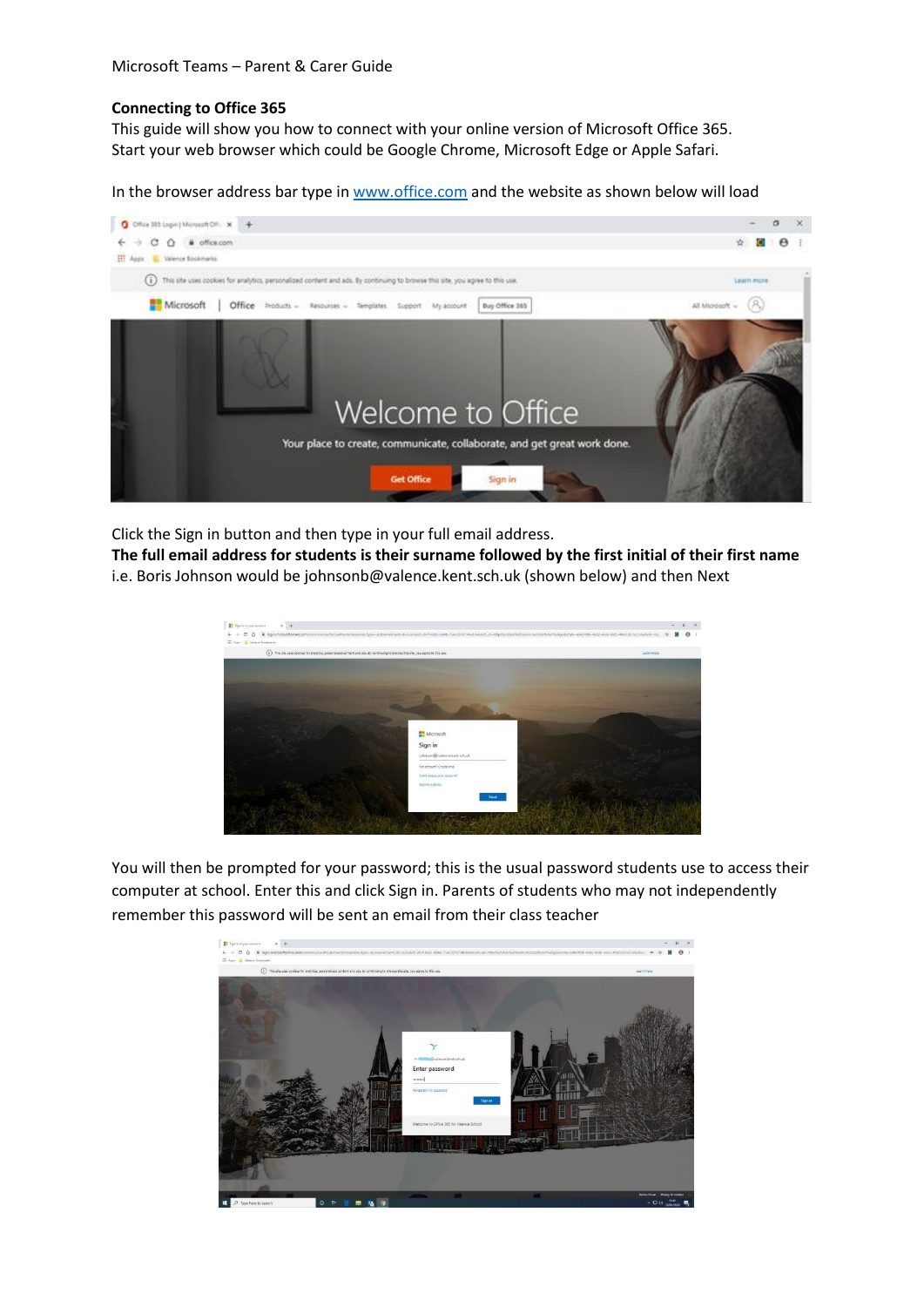You may be asked if you want to stay signed in (This is optional but may be useful, so you don't have to keep putting in your password).



## **Office365 Signed in**

If successful you will see the screen below.

Teams is part of our Office365 subscription and is both an online app and a downloadable app from the Office365 portal. Click the Teams icon to load Teams.

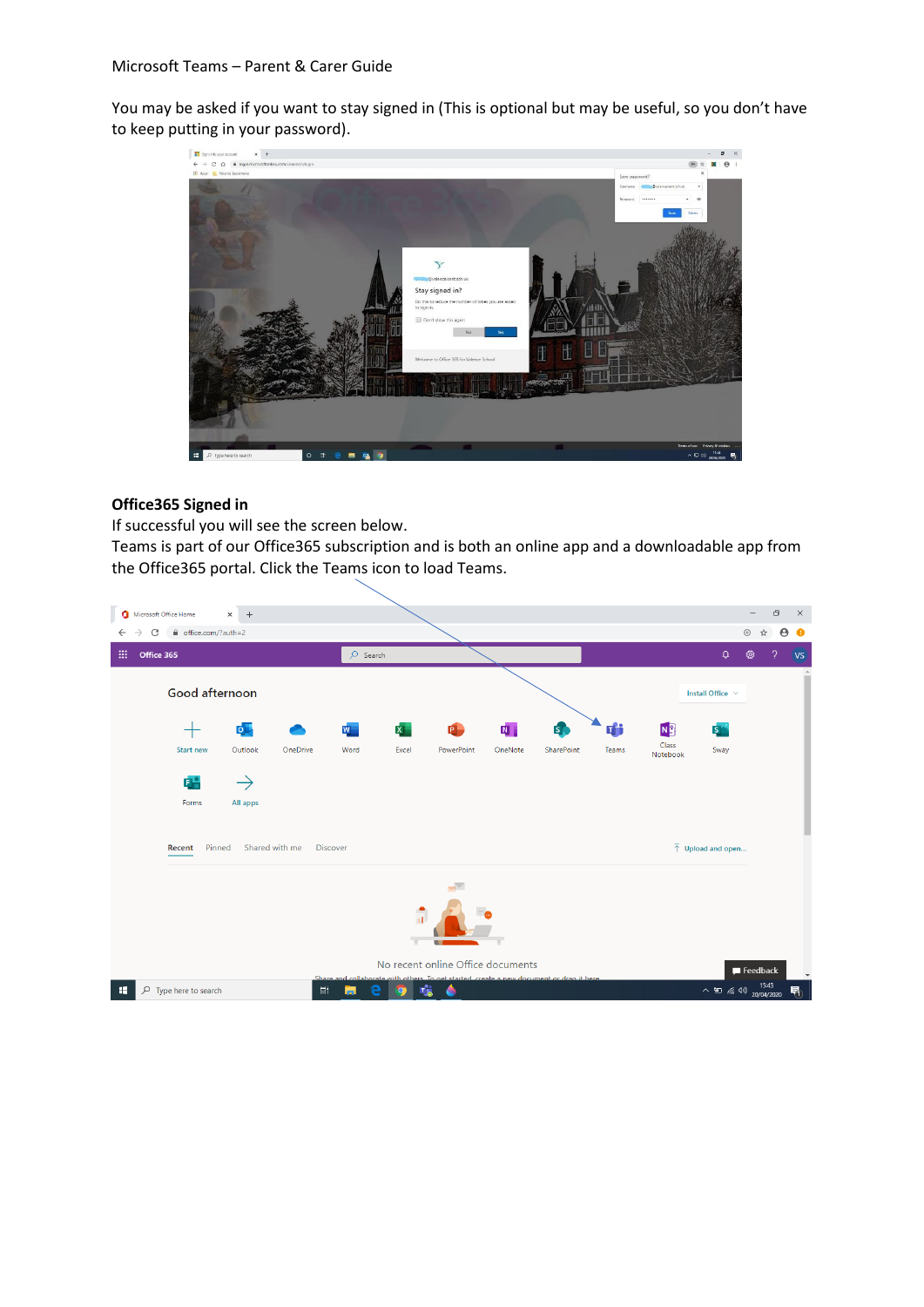After you click on Teams the screen below will be shown –

**Please note** this is a blank, never before used account so the student may have already be assigned to a Team.



Each part of the screen will be explained later. The online version works well and works completely in conjunction with the desktop app. The desktop app has several extra features which will be important as your use increases.

To download the desktop app look at the very bottom left which gives you the icon for downloading the desktop app.



Click this and the file will download as shown here. Click the downloaded file and it will install / load Teams. When it is fully installed you will get the screen as shown below.

This is how Teams is presented the first time you use it. If you have used it before you will see the Team(s) you are a member of, any conversations and chats you've had in their respective areas.

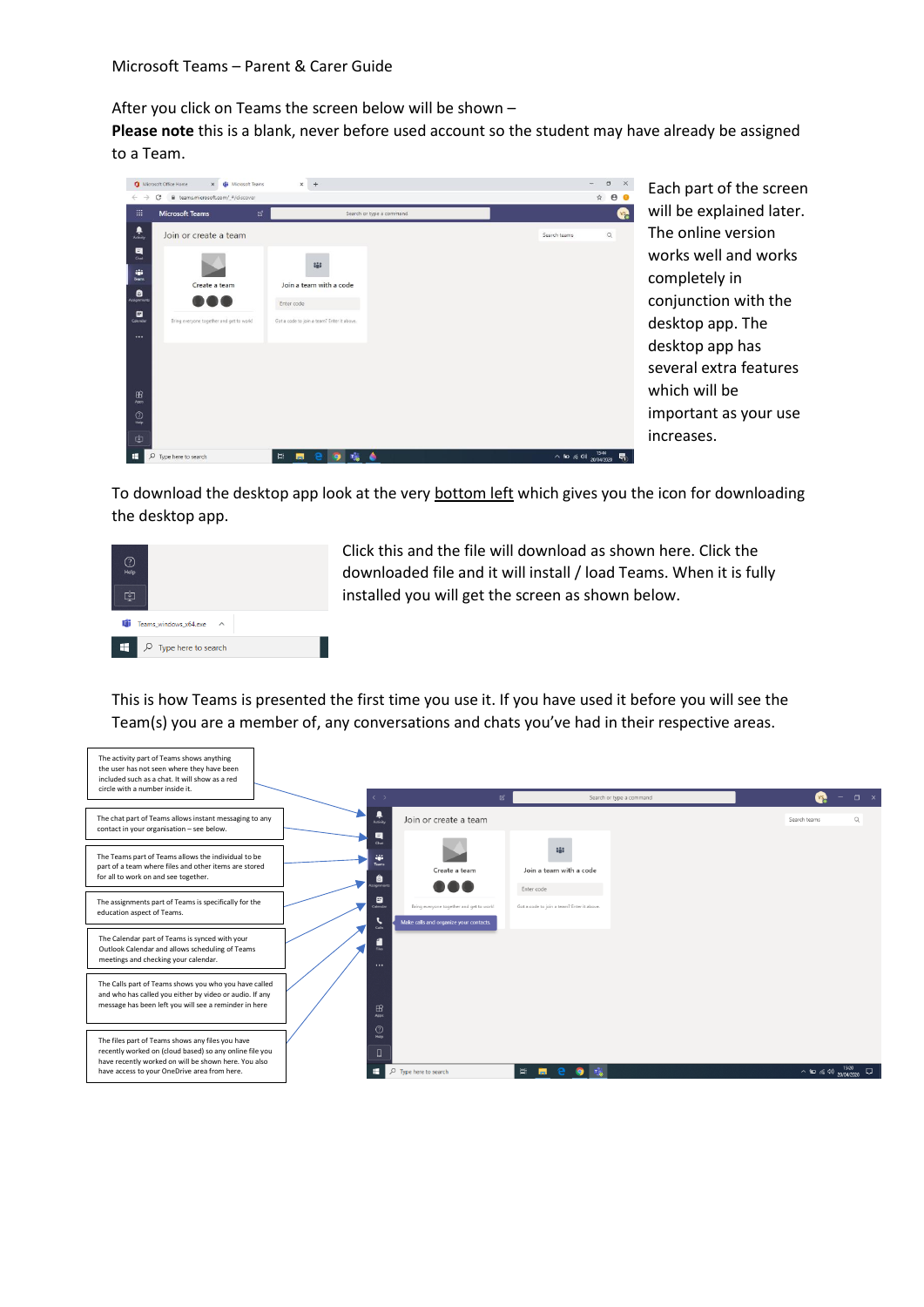Below is a Hawking 5 student who is the member of 4 different Teams. Each of these is a separate Team for different subjects.



In this case GCSE English Literature, Computing, Design Technology and Maths.

In each Team will be several "channels". These are areas where different aspects of that particular Team are set out. The teacher will explain to the student how they have set it up and where resources are kept and where to save work if that is what is expected.

A Team can be anything from a subject based Team as shown above, to a Team about a specific topic such as Story Telling, Chess, a film club. The Team is a selection of resources that allow others to interact depending on how the leader of the Team decides or, if a shared Team how the members decide.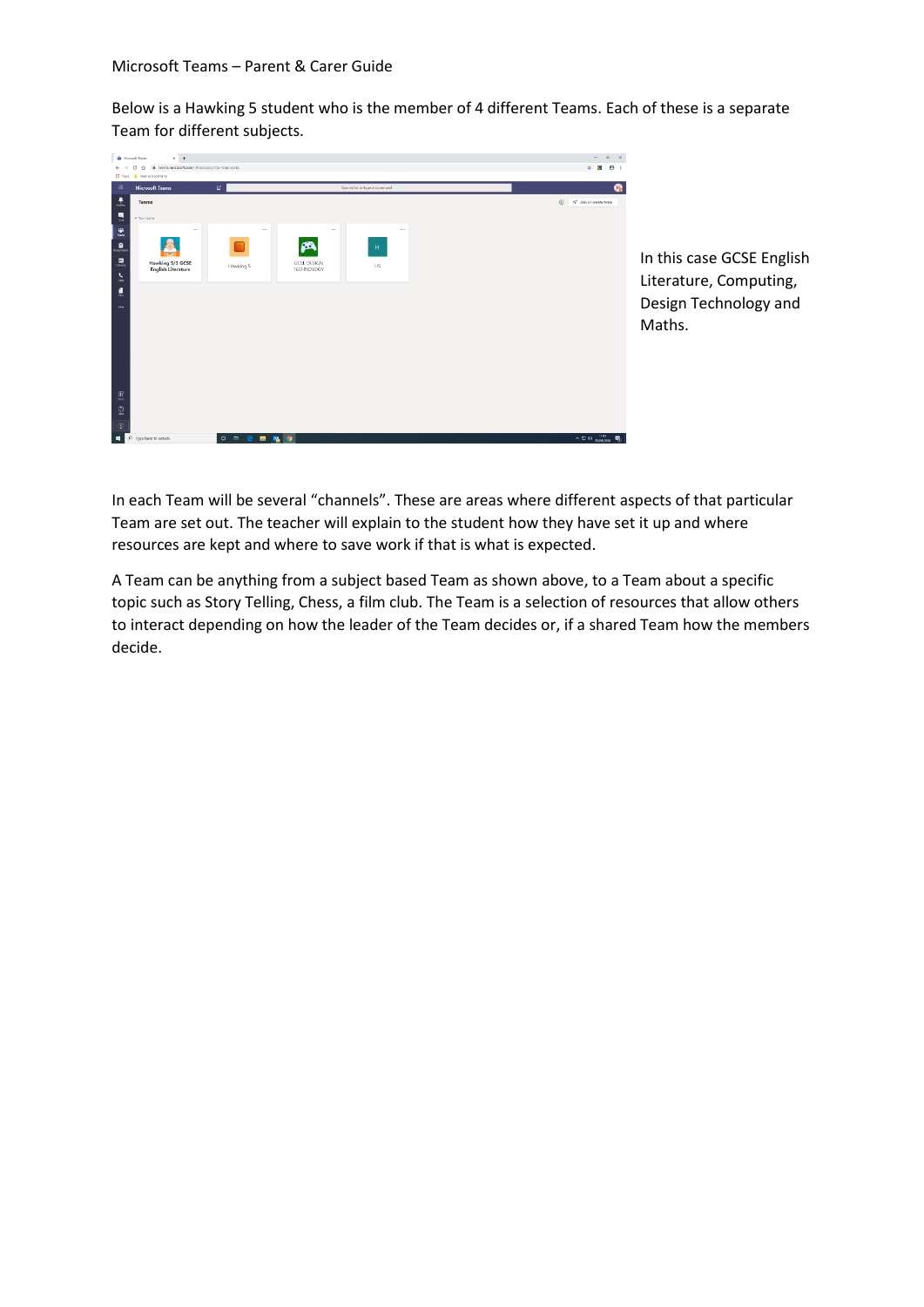## **Connect to Teams Video Chat meeting using a Calendar Reminder**

In order to get onto a specific video chat session requires finding and accepting a calendar reminder.

| If you are not already signed into Office 365 go to<br>your Office 365 portal www.office.com and sign                                               | $\cdots$<br>Office 365<br>$\mathbf{1}$  | Search    |
|-----------------------------------------------------------------------------------------------------------------------------------------------------|-----------------------------------------|-----------|
| in. When you are online you will see the Office<br>365 waffle as shown here.                                                                        | Good morning,                           |           |
| By clicking this you will be given the option of<br>opening one of the other online Office365 apps.<br>Click Outlook - this is the Office 365 email | <b>Start new</b><br>Outlook<br>OneDrive | W<br>Word |
| application.                                                                                                                                        |                                         |           |

It may tell you that your time zone is incorrect. If so, change it to London, Dublin and Casablanca.

In Outlook there is an email which is a calendar invite from Zena Belton inviting this person to a **Cooking with Zena** meeting as shown below. This invite has just come in and has not been accepted. It doesn't have to be accepted but if you click the Yes button it will immediately firm up the meeting. You can also say maybe or decline the invite.



In the very bottom left of the Outlook screen are the icons that allow you to navigate around the main parts of Outlook. One of which is the Calendar icon the second icon to the right as shown here.



Clicking this will take you into your calendar and in this case show you a monthly view. This can be changed but we will work with this for now.



The whole of the month of April 2020 is shown and on the date of Tueday the 28<sup>th</sup> is the tentative meeting (remembering we still haven't accepted it).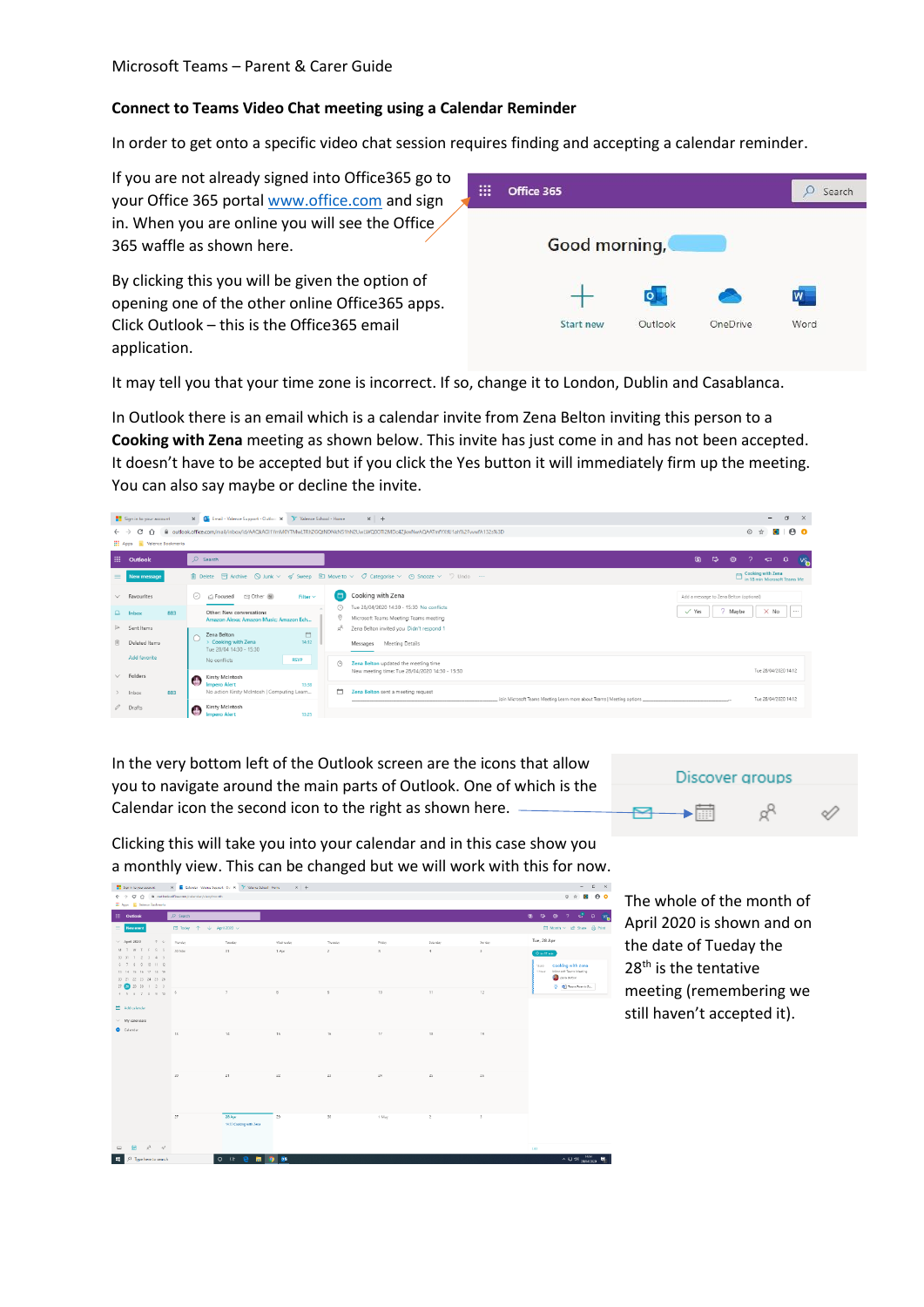If we now, click on the wording **Cooking with Zena** another box appears with all the details of the meeting and the option to join Teams meeting which is what we are going to do.



If you join the meeting early you won't be admitted to the meeting until the meeting organiser starts the meeting. It will always be called a meeting no matter what the subject is so please remember this.

Before we join the meeting we get lots of options to check everything is working and check we are how we want to be. It's a bit like a mirror check to make sure you are happy with how you are presented.



You can turn your Microphone on and off through here. You can turn your camera on and off here and if you do, a picture with your initials or name will be displayed instead of showing your video feed.

Once you are happy with your choices and the meeting has started you can click Join Now. The meeting organiser will be notified you have joined. Below shows Zena and one thing that she has done is change her background. This is useful for security or other concerns you may have. Please note – it is only available when you use the desktop application rather than the online version. If you would rather not be seen or heard, you can click the icon of the camera and microphone and a line

will show through them which means they are turned off as shown here.